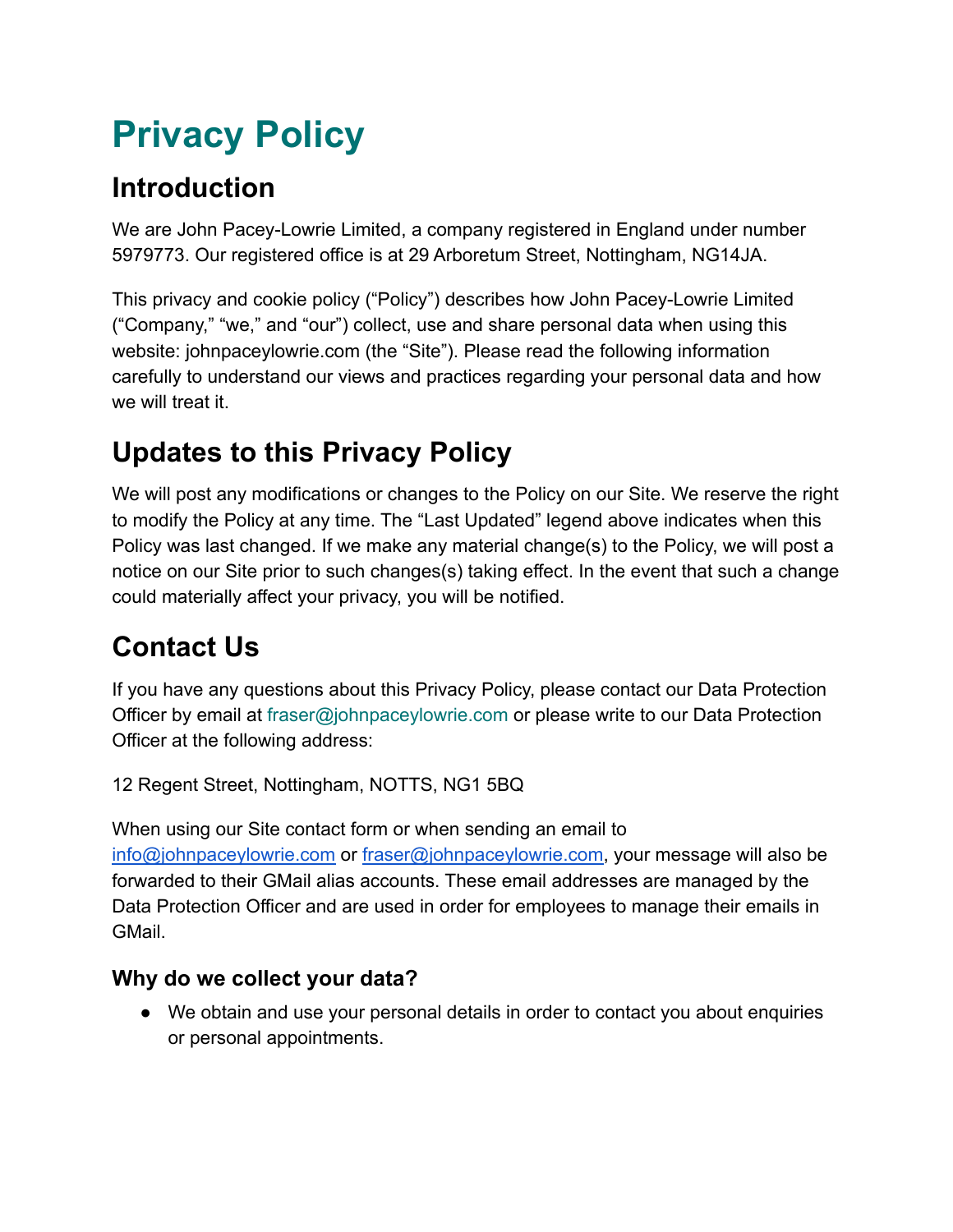- Where you access our service through your health insurance provider we will need to share personal information including medical information with your health insurance provider with your explicit consent.
- Where you access our service through the NHS we will need to share personal information including medical information with the NHS with your explicit consent.
- We obtain and use your medical information as this is necessary for medical purposes, including medical diagnosis and treatment.
- We also store your medical information such as notes from consultations for regulatory compliance purposes. For example, we may need to review your information and, where necessary, make disclosures in compliance with reasonable requests by regulatory bodies including the General Medical Council, MHRA, and Care Quality Commission, Private Health Information Network (PHIN) or as otherwise required by law or regulation.
- We use your email address, postal address and telephone to send you appointment reminders and the occasional marketing material.
- We use your telephone in order to communicate with you regarding appointment bookings, resolving of queries or complaints.

#### **Information we may collect from you**

#### **Information you provide**

Personal details – Basic information about yourself that you provide by filling in forms on our Site or speaking to us on the telephone; such as your name, date of birth, physical address and email address, telephone numbers.

Medical information – Information about your symptoms, consultations, medications and procedures.

Financial information – We do not collect or store credit or debit card details. When you make any payments using your credit/debit card, these details are processed directly by a third-party processor.

Insurer funded – Where your access to our service is funded by an insurance provider, with your consent, we will need to let your insurance company know your name, email address, policy number, demographic information, appointment and procedure details.

#### **Passive information collection and use**

As you navigate through the Site, certain information can be passively collected (that is, gathered without you actively providing the information) using various technologies and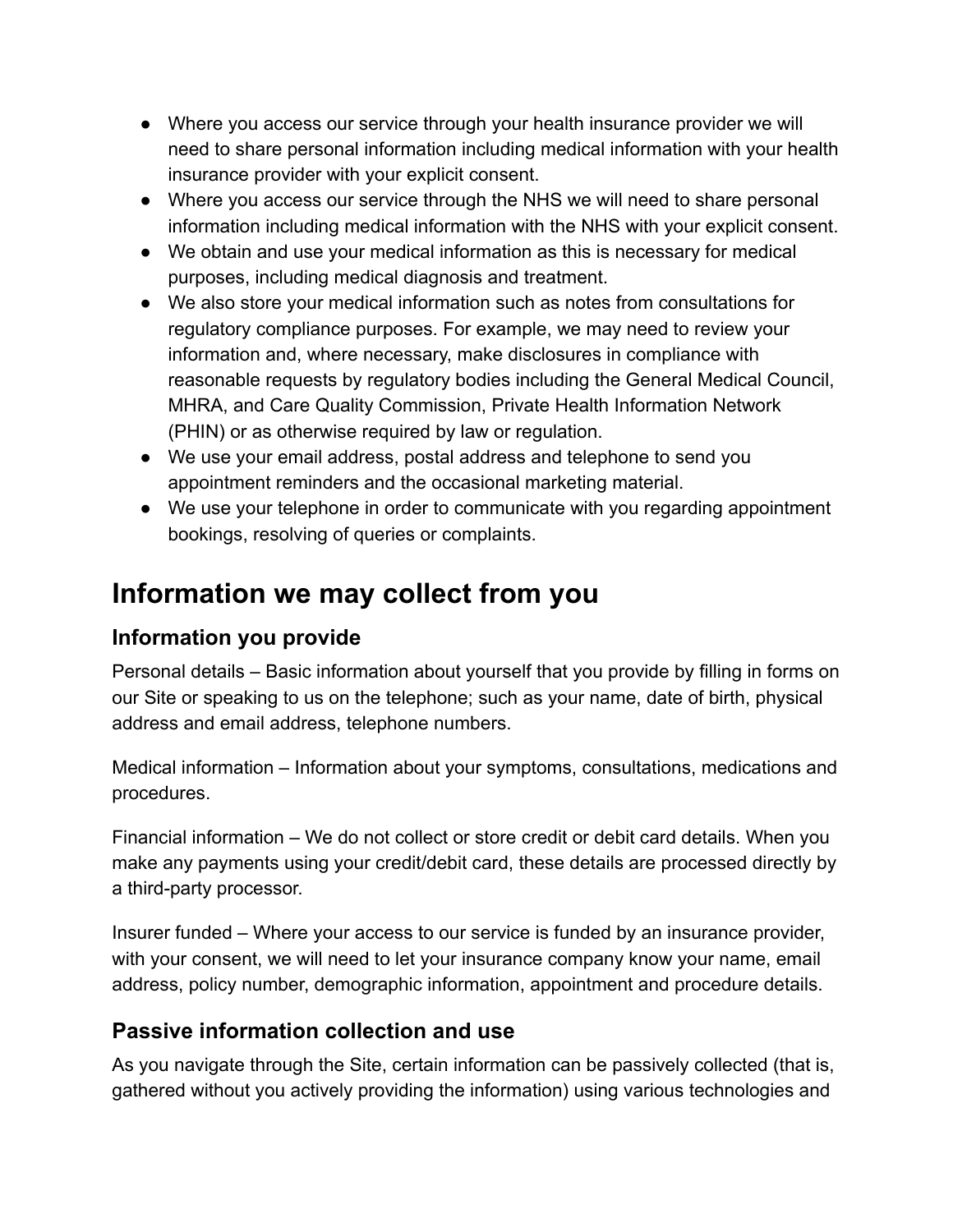means, such as Internet Protocol addresses, cookies, internet tags and navigational data collection.

Please read our Cookie Policy and review the Cookie Settings for detailed information about cookies and other tracking technologies used on our site. In this policy you will also find information on how to disable cookies and tracking technologies if you do not agree to their use as well as the consequence(s), if any, of disabling each specific cookie/tracking technology. If you do not disable any cookies or tracking technologies we will infer your consent to their use.

We and our third-party service providers may passively collect and use information in a variety of ways, including:

Through your browser – Certain information is collected by most browsers, such as your Media Access Control (MAC) address, computer type (Windows or Macintosh), screen resolution, operating system version, and Internet browser type and version. We may collect similar information, such as your device type and identifier, if you access the Site through a mobile device.

IP Address – Your IP Address is a number that is automatically assigned to the computer that you are using by your Internet Service Provider. An IP Address is identified and logged automatically in our server log files whenever a user visits the Site, along with the time of the visit and the page(s) that were visited. Collecting IP Addresses is standard practice on the Internet and is done automatically by many websites. We use IP Addresses for purposes such as calculating Site usage levels, helping diagnose server problems, and administering the Site.

Using pixel tags, web beacons, clear GIFs, or other similar technologies – These may be used in connection with some Site pages and HTML-formatted e-mail messages to, among other things, track the actions of Site users and email recipients, measure the success of our marketing campaigns, and compile statistics about Site usage and response rates.

Online behavioural advertising – The use of cookies, pixel tags, web beacons, clear GIFs, or other similar technologies allows our third-party vendors to deliver advertisements about our products and services when you visit the Site or other web sites or web properties across the Internet. These vendors may place pixel tags, web beacons, clear GIFs, or similar technologies on the Site and other websites or web properties, and also place or recognize third-party cookies when you visit the Site or other sites or web properties. They may use information about your visits to the Site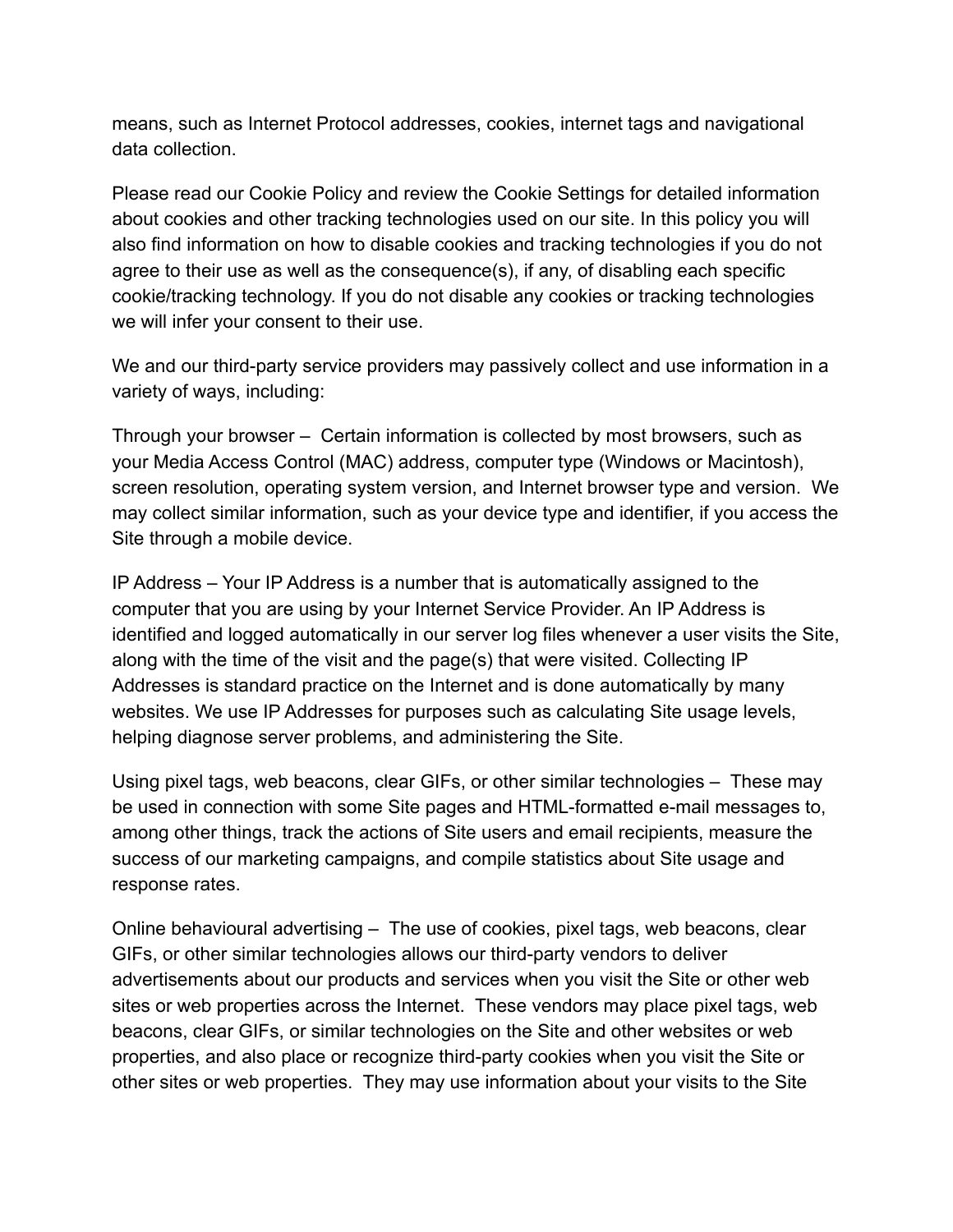and other web sites or web properties to provide advertisements about goods and services that may be of interest to you.

Device Information – We may collect information about your mobile device, such as a unique device identifier.

# **Third Party Sites and Services**

This Privacy Policy does not address, and we are not responsible for, the privacy, information, or other practices of any third parties, including any third party operating any site or web property (including, without limitation, any App) that is available through this Site or to which this Site contains a link. The availability of, or inclusion of a link to, any such site or property on the Site does not imply endorsement of it by us or by our affiliates.

### **Social Media and Sharing Tools**

On some pages, we may also feature embedded 'Share' buttons or widgets that enable you to share content with friends through a number of popular social networking sites (e.g. Twitter and Facebook etc).

These sites may set cookies which can identify you as an individual when you are also logged in to their services. This means they may be collecting information about what you are doing online, including on our Sites. We do not control these cookies and you should check the relevant third-party website to see how your information is used and how to opt out.

### **Telephone and Video Consultations**

We may offer you a consultation via telephone or video conferencing. By accepting the invitation and entering the consultation you are consenting to this. Your personal/ confidential patient information will be safeguarded in the same way it would with any other consultation and any risks explained to you before the consolation begins.

#### **How we use your data**

Data Protection Consent

You can click below to view and download our Controller and Processor documentation in order to find out how we use your data.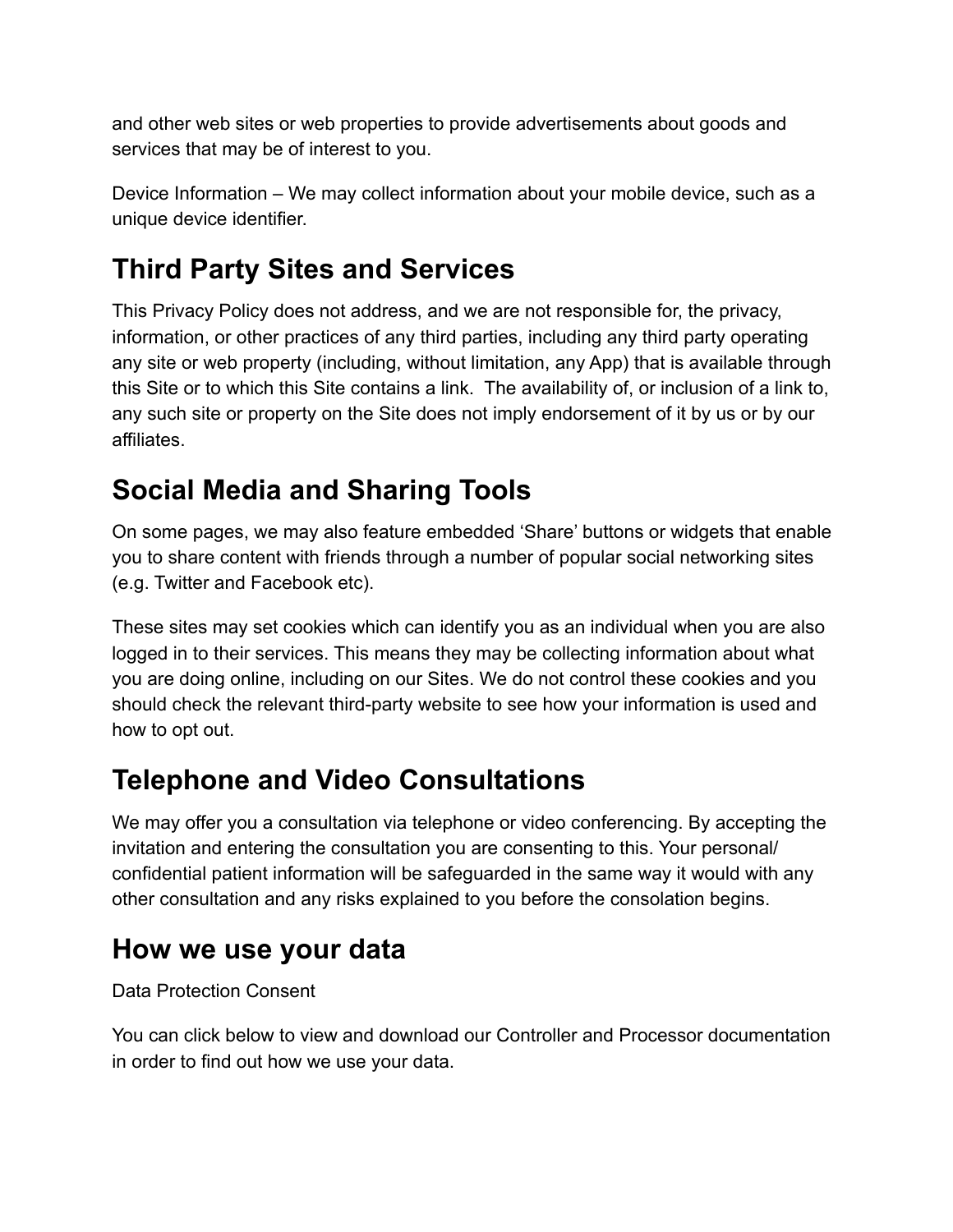#### [GDPR Controller Documentation.pdf](https://drive.google.com/file/d/15X9TCpmgPf7XskjYz3tjXscGaTAzZvCt/view?usp=sharing)

[GDPR Processor Documentation.pdf](https://drive.google.com/file/d/1XTHMw44ZxULqZdn94fUO-V3uB6RvsL21/view?usp=sharing)

### **Security**

We use reasonable organisational, technical and administrative measures to protect personal information under our control and in accordance with this privacy policy.

If you have reason to believe that your interaction with us is no longer secure, immediately notify our DPO by emailing fraser@johnpaceylowrie.com.

### **Cross-Border Transfers**

John Pacey-Lowrie Limited is owned in conjunction with Valters' Prosthetic Eye Laboratory which has clinics in Latvia, Lithuania, Estonia, Ukraine and Georgia.

Any exceptional transfers of personal data to third countries or international organisations must be overseen by controller.

#### **How do we use your data?**

We use and disclose information you provide to us as described to you at the point of collection.

We also use information from or about you:

- To respond to your enquiries and fulfil your requests, such as to send you documents you request or e-mail alerts.
- To send you important information regarding our relationship with you or regarding the Site, changes to our terms, conditions, and policies and/or other administrative information.
- For our business purposes, such as data analysis, audits, developing new products, enhancing our website, improving our products and services, identifying Site usage trends, personalizing your experience on the Site by presenting products and offers tailored to you, and determining the effectiveness of our promotional campaigns.

We may also disclose information collected through the Site: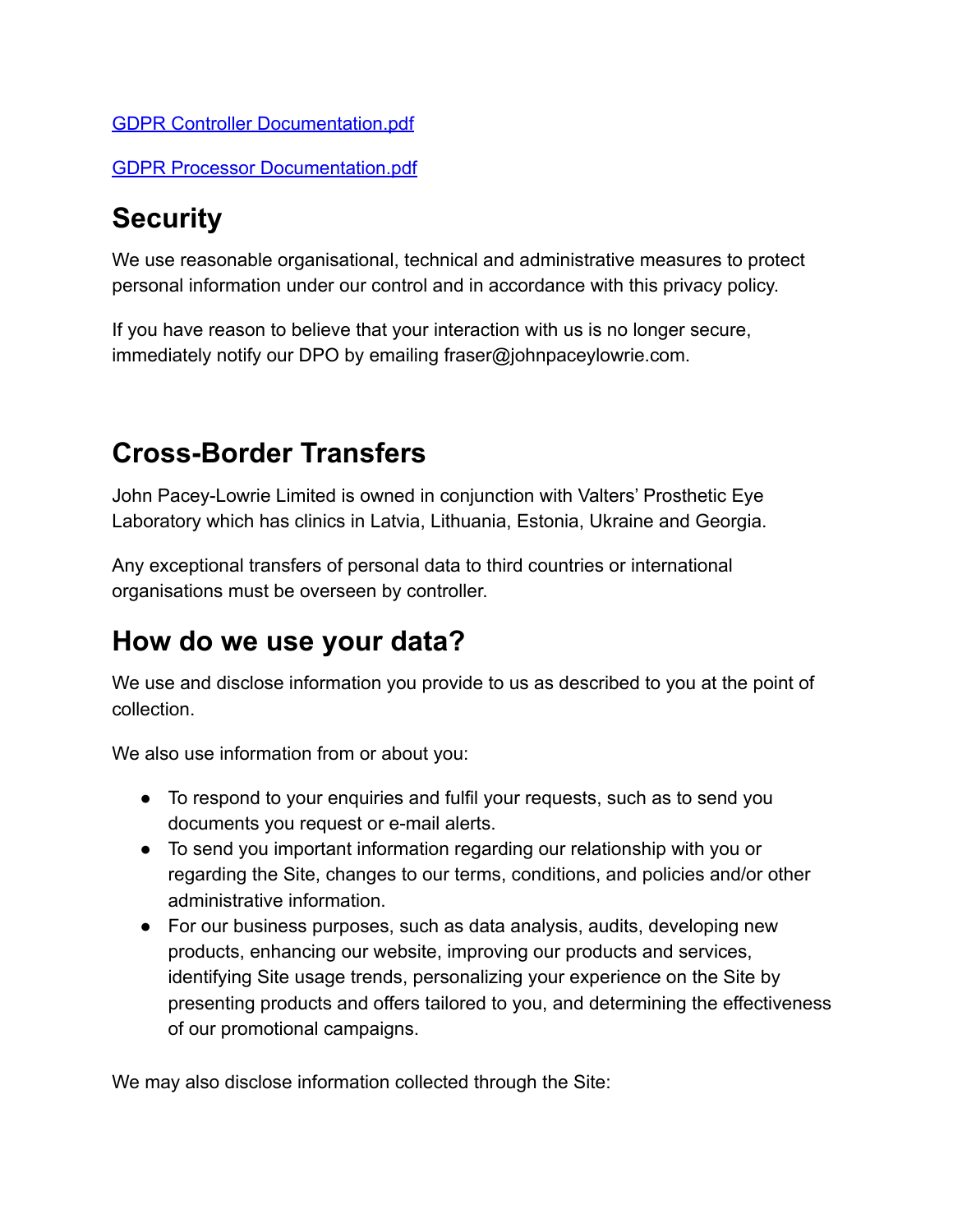- To our third-party service providers who provide services such as website hosting and moderating, mobile App, hosting, data analysis, payment processing, order fulfilment, infrastructure provision, IT services, customer service, e-mail and direct mail delivery services, credit card processing, auditing services, and other services, in order to enable them to provide services on our behalf.
- To our affiliates for the purposes described in this Privacy Policy.
- To a third party in the event of any reorganisation, merger, sale, joint venture, assignment, transfer, or other disposition of all or any portion of our business, assets, or stock (including in connection with any bankruptcy or similar proceedings).
- Sub-processors. We may share information with sub-processors who assist in providing us with key services. An up-to-date list of our sub-processors is located [here](https://www.optegra.com/about/privacy/sub-processors/).

### **Data Retention**

We retain your personal information for 75 years from the date of receiving your data.

# **Use of Site by Minors**

This site is directed to adults. It is not directed to individuals under the age of 16, and we request that these individuals not provide personal information through this Site.

# **Your rights**

You have the right to:

Access the personal data which the Company holds about you. This is called a Subject Access Request (SAR) and must be made to the Data Protection Officer by emailing fraser@johnpaceylowrie.com

You may use this process to exercise your right to:

- Have your personal data rectified if it is inaccurate or incomplete.
- Request that we erase information we hold about you.
- Restrict the processing of your personal data, for example ask us not to contact you.
- Object to the processing of your data for specific purposes such as communications or direct marketing.